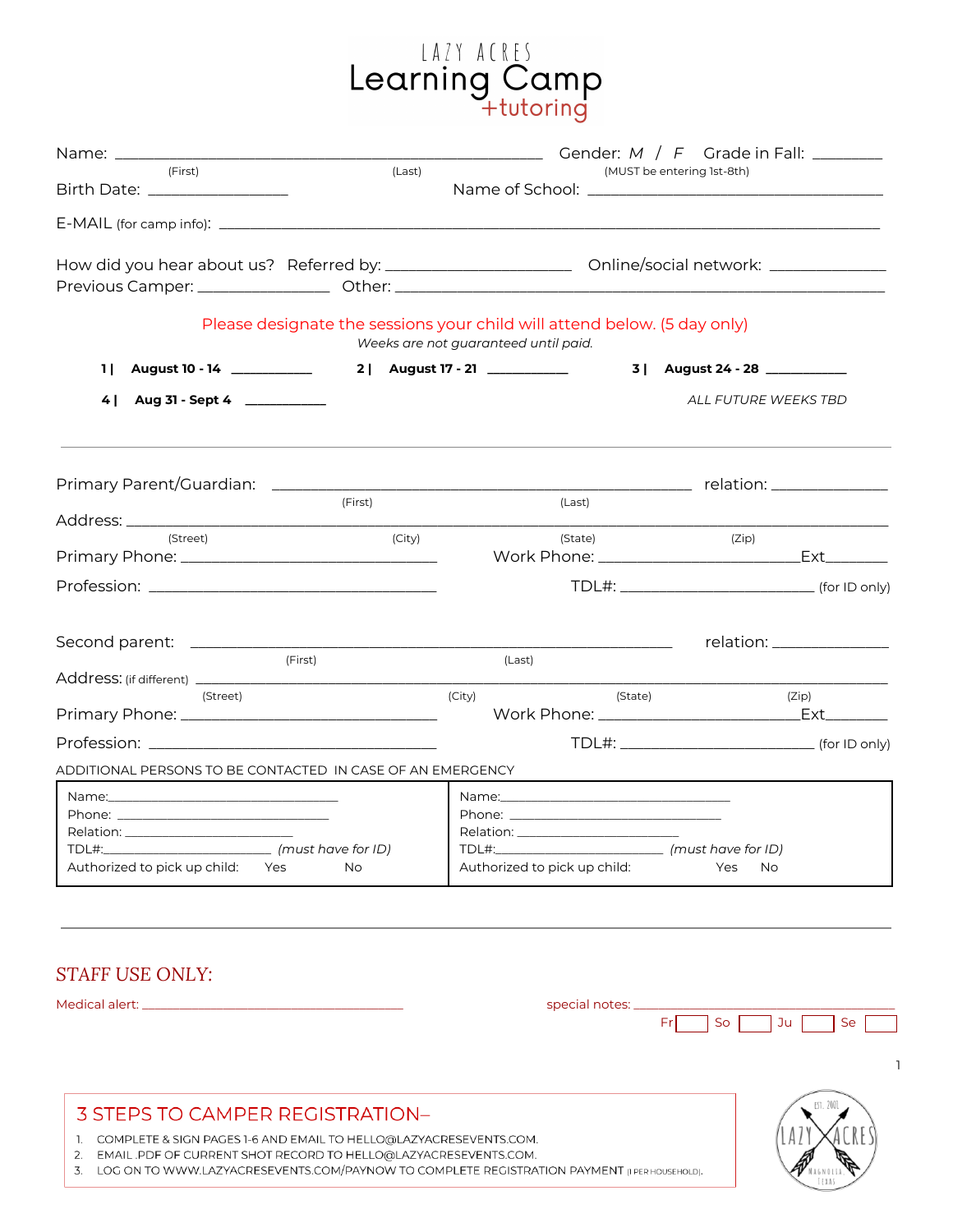

#### **- CAMPER INFORMATION | COUNSELOR FORM -**

| Camper Name: _                                                                                       |         | <b>Grade in Fall: ________</b>                                                                                |
|------------------------------------------------------------------------------------------------------|---------|---------------------------------------------------------------------------------------------------------------|
| (First)                                                                                              | (Last)  |                                                                                                               |
|                                                                                                      |         | staff use only<br>Ju<br>So<br>Fr                                                                              |
| <b>CONTACT INFORMATION</b>                                                                           |         | Se                                                                                                            |
|                                                                                                      |         |                                                                                                               |
| Primary Parent:                                                                                      |         |                                                                                                               |
|                                                                                                      | (First) | (Last)                                                                                                        |
|                                                                                                      |         |                                                                                                               |
|                                                                                                      |         |                                                                                                               |
| (First)                                                                                              |         | (Last)                                                                                                        |
|                                                                                                      |         |                                                                                                               |
|                                                                                                      |         |                                                                                                               |
|                                                                                                      |         | Lazy Acres believes that each child in our care is a special individual. To help us provide the best care for |
|                                                                                                      |         | your child's unique needs, please provide us with as much pertinent information as possible. We strongly      |
| encourage you to discuss with your child's counselor or camp director any concerns about your child. |         |                                                                                                               |
|                                                                                                      |         |                                                                                                               |
| Special Needs or relevant medical history                                                            |         |                                                                                                               |
|                                                                                                      |         |                                                                                                               |
|                                                                                                      |         |                                                                                                               |
| Please explain if there are certain situations that may cause your child difficulty.                 |         |                                                                                                               |
|                                                                                                      |         |                                                                                                               |
|                                                                                                      |         |                                                                                                               |
|                                                                                                      |         |                                                                                                               |
| How can we best work with you and/or your child to help in these situations?                         |         |                                                                                                               |
|                                                                                                      |         |                                                                                                               |
|                                                                                                      |         |                                                                                                               |
| List all allergies:                                                                                  |         |                                                                                                               |
|                                                                                                      |         | mild / severe                                                                                                 |
|                                                                                                      |         | mild / severe                                                                                                 |
|                                                                                                      |         | mild / severe                                                                                                 |
|                                                                                                      |         |                                                                                                               |
| EPI Pen:<br>yes or no                                                                                |         |                                                                                                               |
|                                                                                                      |         |                                                                                                               |
| Inhaler:<br>yes or no                                                                                |         |                                                                                                               |
|                                                                                                      |         |                                                                                                               |

Any additional information you want your child's counselor to be aware of?

#### **3 STEPS TO CAMPER REGISTRATION-**

1. COMPLETE & SIGN PAGES 1-6 AND EMAIL TO HELLO@LAZYACRESEVENTS.COM.

2. EMAIL .PDF OF CURRENT SHOT RECORD TO HELLO@LAZYACRESEVENTS.COM.

3. LOG ON TO WWW.LAZYACRESEVENTS.COM/PAYNOW TO COMPLETE REGISTRATION PAYMENT (I PER HOUSEHOLD).

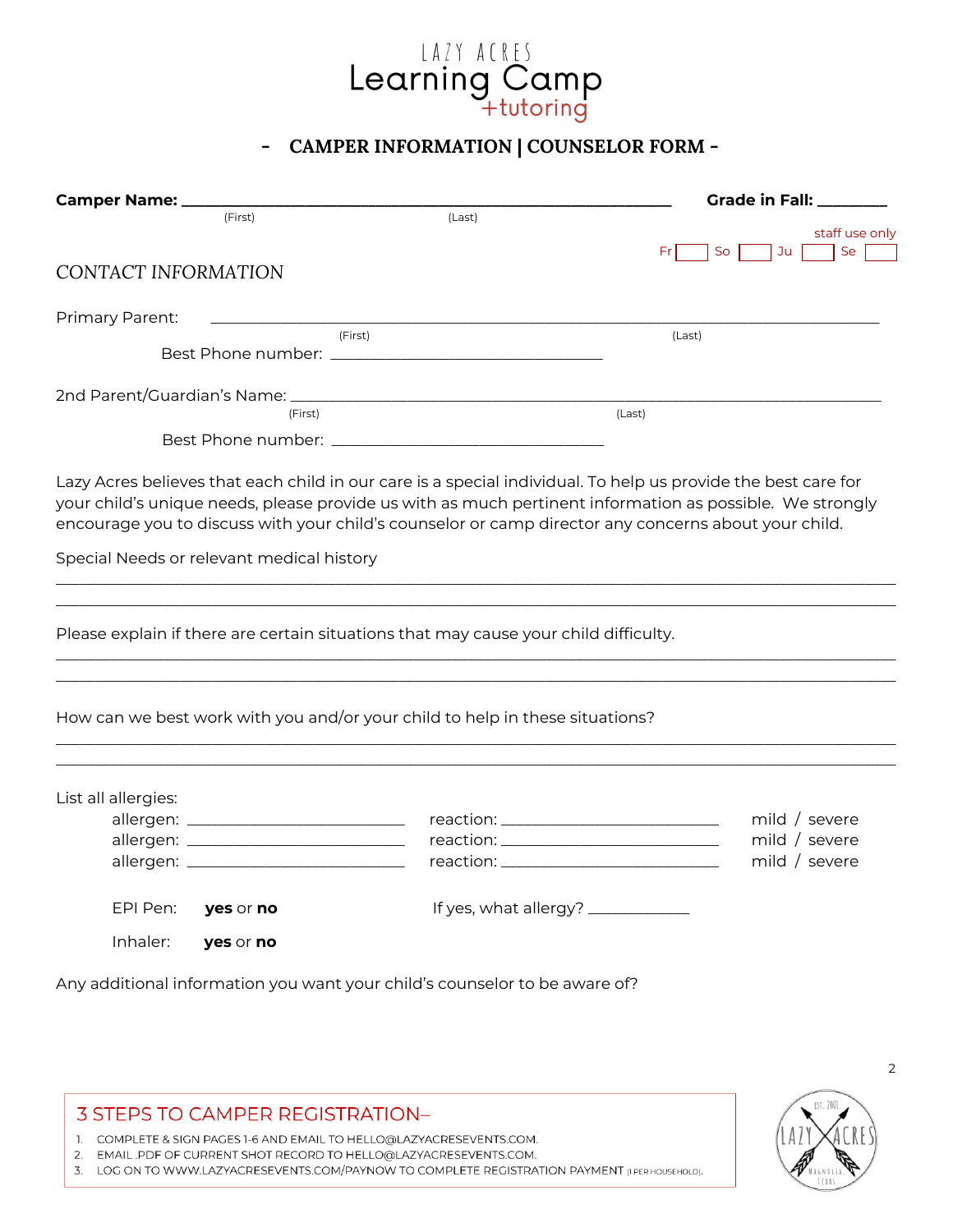

#### - HEALTH HISTORY AND PREFERENCES FOR MEDICAL TREATMENT -

| Date of Birth: Month _________ Day _________ Year ________ Date of Last Complete Physical Exam: ______________ |
|----------------------------------------------------------------------------------------------------------------|
| Phone: _________________________                                                                               |
| DOB: ____________ Relation: _______________                                                                    |
|                                                                                                                |
| Office Phone: __________________                                                                               |
| Office Phone: ___________________                                                                              |

#### *Authorization for First Aid and Emergency Medical Attention*

I hereby authorize the Director and/or Staff, representing Lazy Acres to give consent for any emergency medical attention or First Aid care for my child, \_\_\_\_\_\_\_\_\_\_\_\_\_\_\_\_\_\_\_\_\_\_\_\_\_\_\_\_\_\_\_\_\_\_\_\_\_\_\_\_\_\_ while my child is in the custody of Lazy Acres. I also agree to allow Lazy Acres Director and/or staff to refuse ambulance services on behalf of parent if deemed unnecessary. Parent will be contacted in the event of an emergency.

| Signature of Parent or Legal Guardian                                                    |                                      |            |                             | <b>Date</b>                         |
|------------------------------------------------------------------------------------------|--------------------------------------|------------|-----------------------------|-------------------------------------|
| Health History (check, give dates)                                                       | <b>Allergies</b> (check)             |            |                             | <b>Diseases</b> (check. give dates) |
| _ Frequent ear infections                                                                | _Hay Fever                           |            | Chicken Pox                 |                                     |
| _ Heart Defect/disease                                                                   | $\equiv$ Poison Ivy/Oak              |            | $\_$ Measles                |                                     |
| _ Convulsions / Seizures                                                                 | _Insect Bites/Stings                 |            | _ German measles            |                                     |
| $=$ Epilepsy                                                                             | Penicillin                           |            | $\_$ Mumps                  |                                     |
| Diabetes                                                                                 |                                      |            | $\_$ T B/TB Contact         |                                     |
| _ Bleeding/Clotting                                                                      | Asthma                               |            |                             |                                     |
| _Hypertension                                                                            | _ Other Allergies___________________ |            |                             |                                     |
| Mononucleosis                                                                            |                                      |            |                             |                                     |
| Does said child need or carry an:                                                        | <b>EPI PEN</b>                       | Yes        | <b>INHALER</b><br><b>No</b> | Yes<br>No                           |
| Routine medications of any type taken on a regular basis?                                |                                      | Yes        | <b>No</b>                   |                                     |
| Will your child need to take medication while in our care?<br>If yes, please list below: |                                      | <b>Yes</b> | No.                         |                                     |
| Name of Medication                                                                       |                                      | Dosage     | Times a Day                 |                                     |
|                                                                                          |                                      |            |                             |                                     |
|                                                                                          |                                      |            |                             |                                     |
|                                                                                          |                                      |            |                             |                                     |
|                                                                                          |                                      |            |                             |                                     |

**Custodial Parent/Guardian Signature** Date Date Date

#### **3 STEPS TO CAMPER REGISTRATION-**

1. COMPLETE & SIGN PAGES 1-6 AND EMAIL TO HELLO@LAZYACRESEVENTS.COM.

\_\_\_\_\_\_\_\_\_\_\_\_\_\_\_\_\_\_\_\_\_\_\_\_\_\_\_\_\_\_\_\_\_\_\_\_\_\_\_\_\_\_\_\_\_\_ \_\_\_\_\_\_\_\_\_\_\_

2. EMAIL.PDF OF CURRENT SHOT RECORD TO HELLO@LAZYACRESEVENTS.COM.

3. LOG ON TO WWW.LAZYACRESEVENTS.COM/PAYNOW TO COMPLETE REGISTRATION PAYMENT (I PER HOUSEHOLD).

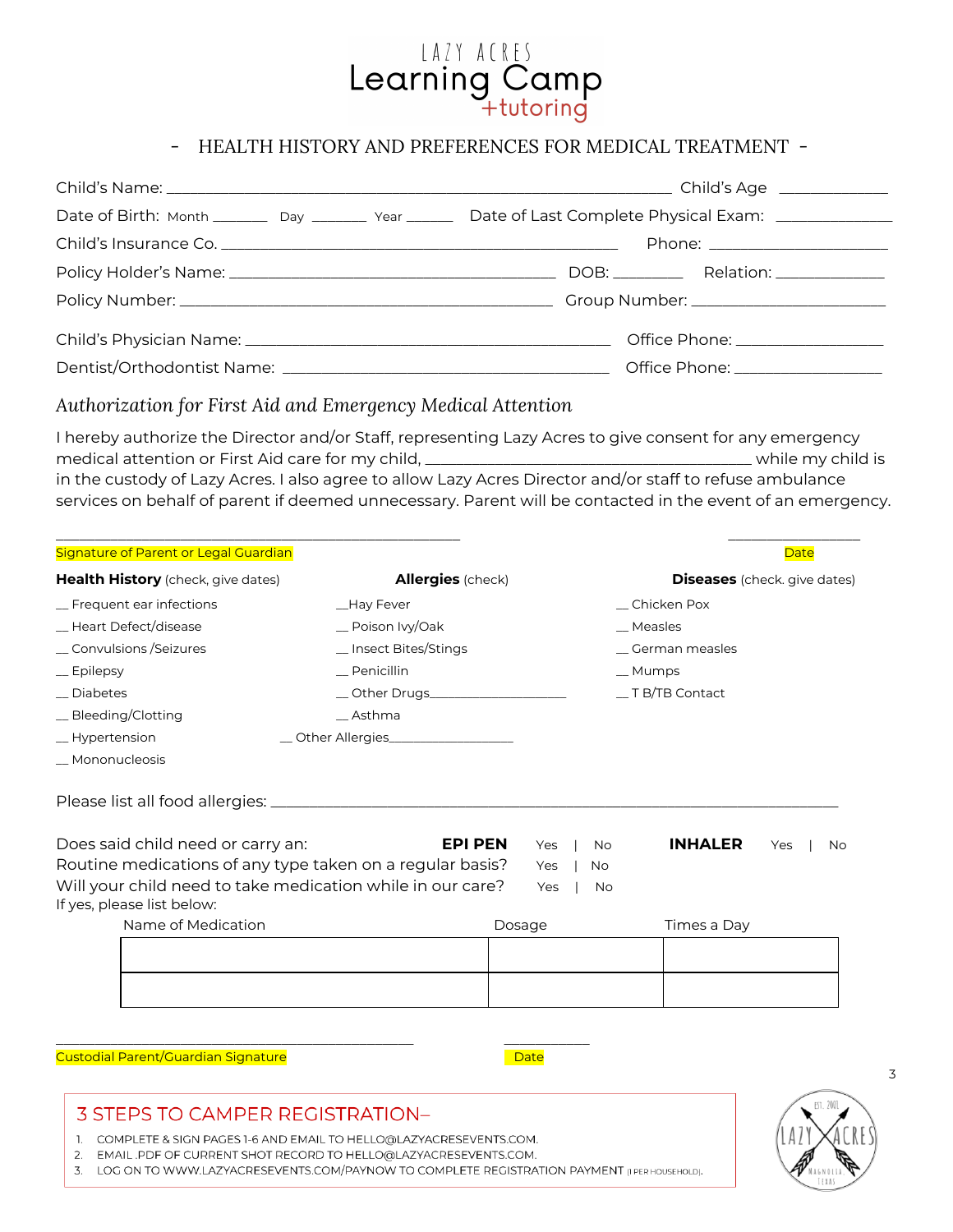

- SPECIAL NEEDS & CONSENT -

#### Please read each statement below, initial yes or no, then sign and date at the bottom of the page.

My signature below acknowledges my understanding that as a participant in a state licensed camp, my child's records may be reviewed and/or photocopied by representatives of State of Texas Dept. of Health. (*required*)

\_\_\_\_\_ Yes I acknowledge my agreement to follow all payment fees as well as all required policies and procedures of Lazy Acres. \_\_\_\_\_ Yes \_\_\_\_\_ No I consent for my child to participate in all water activities such as water slides, splashing pools, water games, slip and slides, aqua glides and all other bodies of water at Lazy Acres. \_\_\_\_\_ Yes \_\_\_\_\_\_\_ No I consent for my child to be photographed and/or video taped participating in the camp or programs at Lazy Acres. \_\_\_\_\_ Yes \_\_\_\_\_ No I understand that state law mandates Lazy Acres to report any suspected cases of child abuse or neglect to the appropriate authorities for investigation. \_\_\_\_\_ Yes \_\_\_\_\_ No I consent to periodic emails sent to me by Lazy Acres informing me of upcoming events, payments, and tax information. \_\_\_\_\_ Yes \_\_\_\_\_ No I acknowledge that I will be charged every day that my child does not bring a lunch(\$10.00) or water bottle (\$5.00).  $Yes$  No

I understand that Lazy Acres and its volunteers, staff, officers or representatives can not be held responsible in the event of an accident, injury, or accidental death. I understand that all precautions will be taken to ensure the safety and health of my child.

\_\_\_\_\_\_\_\_\_\_\_\_\_\_\_\_\_\_\_\_\_\_\_\_\_\_\_\_\_\_\_\_\_\_\_\_\_\_\_\_\_\_\_ \_\_\_\_\_\_\_\_\_\_\_\_\_\_\_\_\_\_\_\_\_\_\_\_\_\_\_\_\_\_\_\_\_\_\_\_\_\_\_\_\_\_

Custodial Parent/Guardian Signature **State State State State State State State** State Staff Custodial Pate State Date

4



**3 STEPS TO CAMPER REGISTRATION-**

1. COMPLETE & SIGN PAGES 1-6 AND EMAIL TO HELLO@LAZYACRESEVENTS.COM.

2. EMAIL.PDF OF CURRENT SHOT RECORD TO HELLO@LAZYACRESEVENTS.COM.

3. LOG ON TO WWW.LAZYACRESEVENTS.COM/PAYNOW TO COMPLETE REGISTRATION PAYMENT (I PER HOUSEHOLD).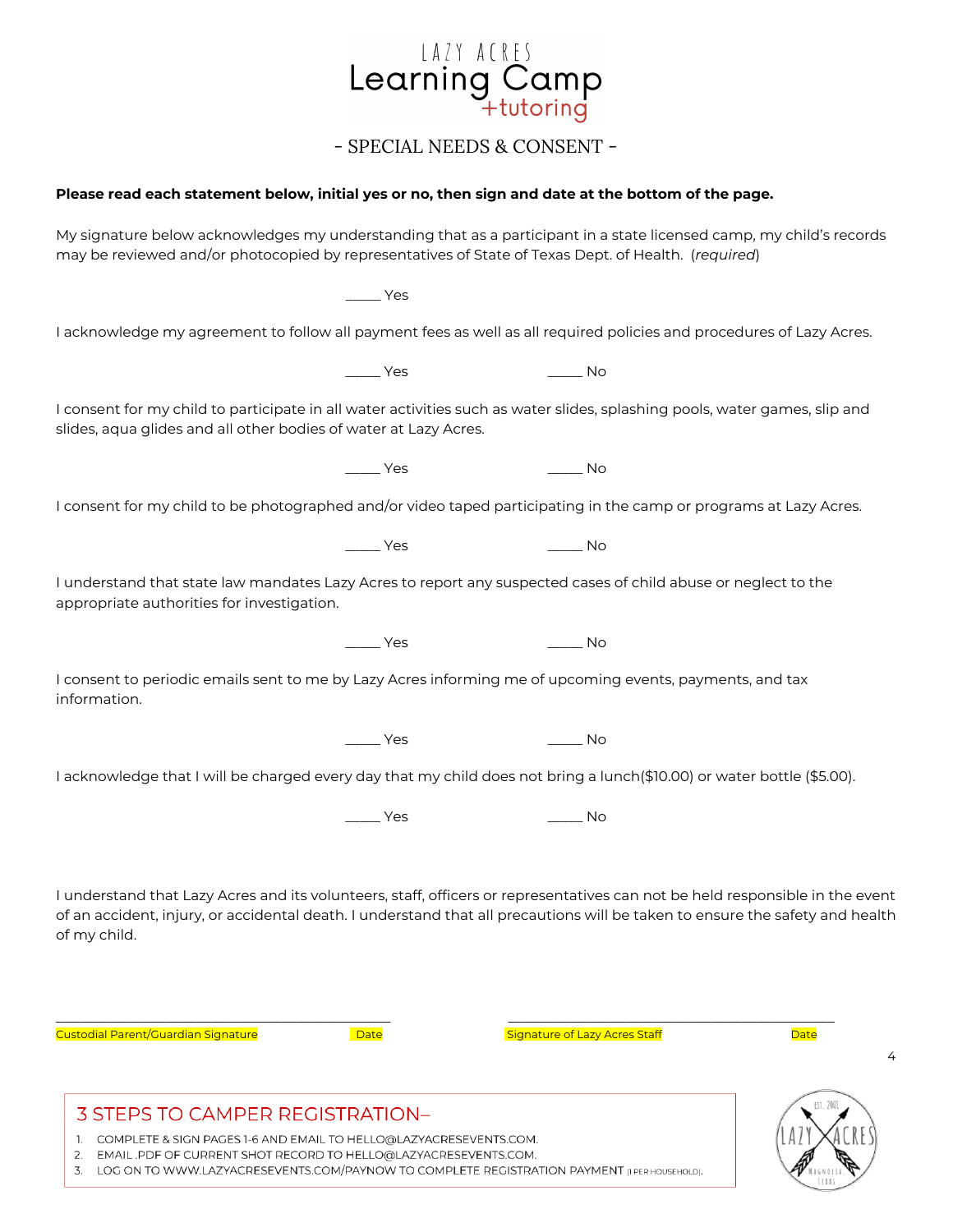## LAZY ACRES Learning Camp

#### - DISCIPLINE & REWARD PLAN -

Lazy Acres is a Christian based day camp that believes in the golden rule "Do unto others as you would have them do unto you". We encourage kindness and fairness towards others. Every child is entitled to a fun and safe environment at Lazy Acres!

The following list is a list of behaviors we expect all children to follow.

- Respect for all campers and staff
- Be responsible for personal belongings
- Participation in all activities that parent/guardian deems appropriate
- Possess positive and caring attitude
- Follow proper safety procedures at all times

#### *Reward Plan*

We reward good behavior and being kind to others with Lazy Acres Bucks. Every day a camper attends they receive 10 Lazy Acres Bucks. If the camper follows all the rules and is respectful to all campers and counselors they keep their bucks. Campers may receive extra Lazy Acres bucks for being chosen as Camper of the Day, random acts of kindness, and being helpful to others. Lazy Acre Bucks may be deducted for disrespectful behavior or forgotten items (such as water, tennis shoes, swim items, etc.). Lazy Acres Bucks are spent on Fridays. Bucks can purchase candy, toys, or a variety of other age appropriate items.

#### *Disciplinary Plan*

Lazy Acres will not serve children who display continued unacceptable behavior. If a child exhibits any type of behavior which is thought to be unacceptable by a counselor and/or Director, they will be warned to correct their behavior. If behavior persists, a telephone call will be made to the parent or guardian. If camper behavior is deemed a danger to themselves or others, camper will be sent home immediately with no refund.

A child receiving two warnings in one day will be suspended from specified activities for the next day in attendance. If their behavior is exceptionally dangerous or disruptive, they may be suspended from Lazy Acres for the remainder of the session. A disciplinary notice describing your child's behavior will be sent home with your child to be signed by parent and returned to Lazy Acres. *Refunds are not given when participants are suspended for unacceptable behavior.*

#### Unacceptable Behavior includes, but is not limited to: Disciplinary Procedures:

Foul Language *1st Incident* -Parent notified by phone and/or note Disrespect for another child or counselor *2nd incident* -Parent notified by phone and/or note Fighting **Fighting Fighting**  $\sim$  Child may not be allowed to participate in Not participating in activities camp activities Ignoring or disobeying safety rules *3rd incident* - Parent notified by phone and/or note Public displays of affection  $\blacksquare$ Defacing property/vandalism (Automatic dismissal for 2 days) after discussing the situation with parent. Stealing and the stealing of the stealing of the stealing of the stealing of the stealing dismissed being dismissed Name calling from camp without refund. Hitting another camper, counselor, or staff member

I understand the Disciplinary and Rewards Plan described above and agree to abide by all the disciplinary guidelines set by Lazy Acres.

\_\_\_\_\_\_\_\_\_\_\_\_\_\_\_\_\_\_\_\_\_\_\_\_\_\_\_\_\_\_\_\_\_\_\_\_\_\_\_\_\_\_\_\_ \_\_\_\_\_\_\_\_\_\_\_\_\_\_\_\_\_\_\_\_\_\_\_\_\_\_\_\_\_\_\_\_\_\_\_\_\_\_\_\_

Custodial Parent/Guardian Signature Child's Signature

## **3 STEPS TO CAMPER REGISTRATION-**

1. COMPLETE & SIGN PAGES 1-6 AND EMAIL TO HELLO@LAZYACRESEVENTS.COM.

2. EMAIL .PDF OF CURRENT SHOT RECORD TO HELLO@LAZYACRESEVENTS.COM.

3. LOG ON TO WWW.LAZYACRESEVENTS.COM/PAYNOW TO COMPLETE REGISTRATION PAYMENT (I PER HOUSEHOLD).

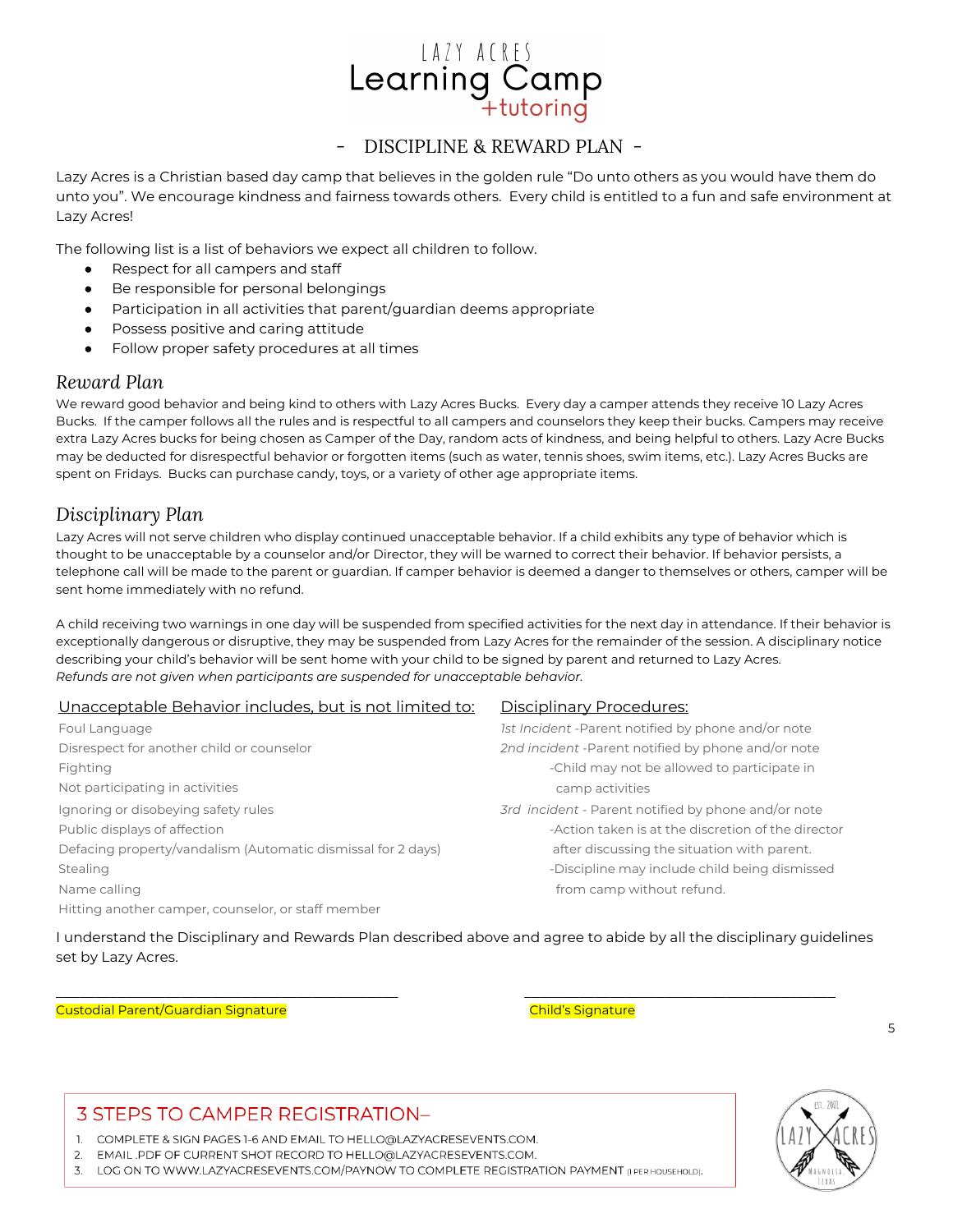

#### - FIRST AID & MEDICATION -

CAMPER NAME: \_\_\_\_\_\_\_\_\_\_\_\_\_\_\_\_\_\_\_\_\_\_\_\_\_\_\_\_\_\_\_\_\_\_

AGE: \_\_\_\_\_\_\_\_\_\_ WEIGHT: \_\_\_\_\_\_\_\_\_\_\_

#### *Administration of First Aid and/or Medication*

I hereby authorize the Director and staff representing Lazy Acres to provide first aid or the following medication, or their generic equivalent, in accordance with the recommended dosage and intervals of administration.

| Initial for approval.    |                        |                    |                                 |  |
|--------------------------|------------------------|--------------------|---------------------------------|--|
| Children's Tylenol _____ | _ Children's Advil ___ | Anti-itch cream __ | Band-Aids _____ Neosporin _____ |  |

If I bring any over the counter medication, **I will bring it in the original package**. Lazy Acres will only administer the medication as directed on the label.

I understand all **prescription medication must be in original pharmaceutical container** with my child's name and dosage information. Lazy Acres will only administer the medication as directed on the container.

| Medication           | Dosage | Time |
|----------------------|--------|------|
| (as listed on label) |        |      |
|                      |        |      |
|                      |        |      |
|                      |        |      |
|                      |        |      |
|                      |        |      |

I understand it is my responsibility to request and take home all medication. Please see your child's Counselor or the Director to request your child's medication.

By signing below, I consent to allowing approved Lazy Acres Staff to administer above listed medications.

\_\_\_\_\_\_\_\_\_\_\_\_\_\_\_\_\_\_\_\_\_\_\_\_\_\_\_\_\_\_\_\_\_\_\_\_\_\_\_\_\_\_\_\_\_\_\_\_\_\_\_\_\_\_\_\_ \_\_\_\_\_\_\_\_\_\_\_\_\_\_\_\_\_\_\_\_

Custodial Parent/Guardian Signature Date

#### **3 STEPS TO CAMPER REGISTRATION-**

1. COMPLETE & SIGN PAGES 1-6 AND EMAIL TO HELLO@LAZYACRESEVENTS.COM.

2. EMAIL.PDF OF CURRENT SHOT RECORD TO HELLO@LAZYACRESEVENTS.COM.

3. LOG ON TO WWW.LAZYACRESEVENTS.COM/PAYNOW TO COMPLETE REGISTRATION PAYMENT (I PER HOUSEHOLD).